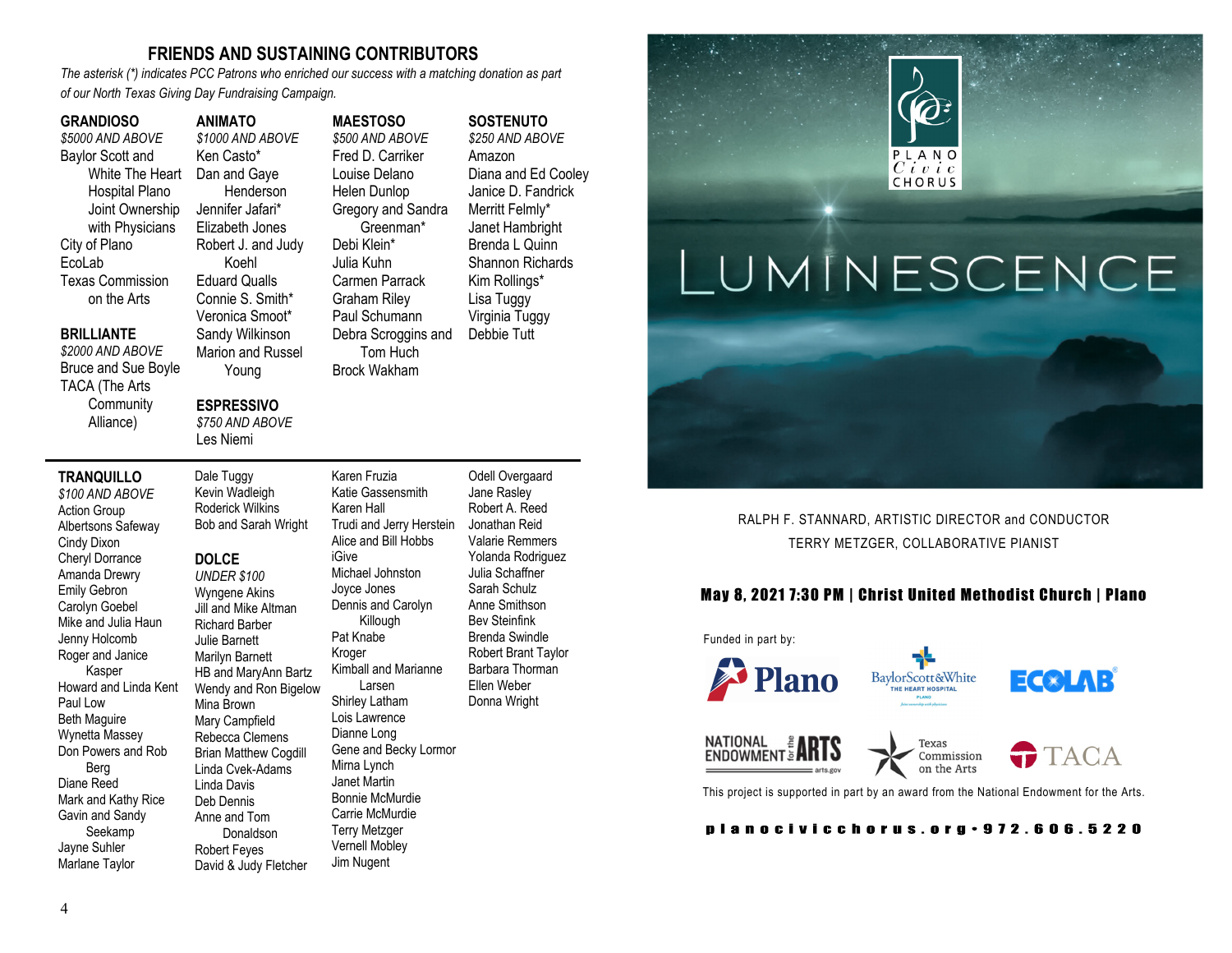PLANO CIVIC CHORUS presents *Plano Chamber Chorus* L U M I N E S C E N C E

Ralph Stannard, Artistic Director | Terry Metzger, Collaborative Pianist Serenade String Quartet

May 8, 2021, 7:30pm, Christ United Methodist Church

# P R O G R A M

*Kyrie, Heilig* | Felix Mendelssohn MWV B 57 Double Chorus *A Cappella*

*O Schone Nacht*, *Abendlied |*Johannes Brahms *Vier Quartette,* Op. 92 Mixed Chorus; Terry Metzger, Piano

*O Bone Jesu, Adoramus Te |* Johannes Brahms *Drei Gesitliche Chore*, Op. 37 Women's Chorus *A Cappella*

> *Die Nacht* | Franz Schubert Op.17, No. 4 Men's Chorus *A Cappella*

Jake Runestad | *The Hope of Loving* Amanda Bright, Peter Tiggelaar, Max Bitner Soloists Serenade String Quartet

Ola Gjeilo | *Dark Night of the Soul* and *Luminous Night of the Soul* Amanda Bright, Soloist Serenade String Quartet; Terry Metzger, Piano

Z. Randall Stroope | *I Am Not Yours*

Billy Joel | *Lullabye*  Arr. Philip Lawson

*Try to Remember* from The Fantasticks Words by Tom Jones | Music by Harvey Schmidt

Joseph Martin | *The Awakening*

## Plano Chamber Chorus Ralph Stannard, Artistic Director and Conductor Terry Metzger, Collaborative Pianist Debra Scroggins, Composer in Residence

**Soprano One**  Amanda Bright Jessica Kozlowski Mandie McMurdie

**Alto One** Sandra Greenman Mollie McCollough Shannon Richards

**Tenor One** David Hays Les Niemi Peter Tiggelaar

**Tenor Two** Fred Carriker Dennis Killough Bob Koehl

**Bass One** Bruce Boyle Stephen Erickson Bill Medley

**Soprano Two**  Melanie Altman Sarah Schultz Veronica Smoot Lisa Tuggy

**Alto Two** Jenny Holcomb Jenny James Debra Scroggins

**Bass Two** Max Bitner Ken Casto Steve Myers

## **THANK YOU**

*Plano Civic Chorus thanks the following individuals and organizations for their support in preparation for this concert:* 

Christ United Methodist Church - Plano

Prosperity Bank

Eric Korenman, Webmaster

Rice & Rice, P.C., Certified Public Accountants

Missy Saunders, Graphic Designer

Our Board of Directors

Visit www.planocivicchorus.org to read profiles of our artistic staff and learn about upcoming events!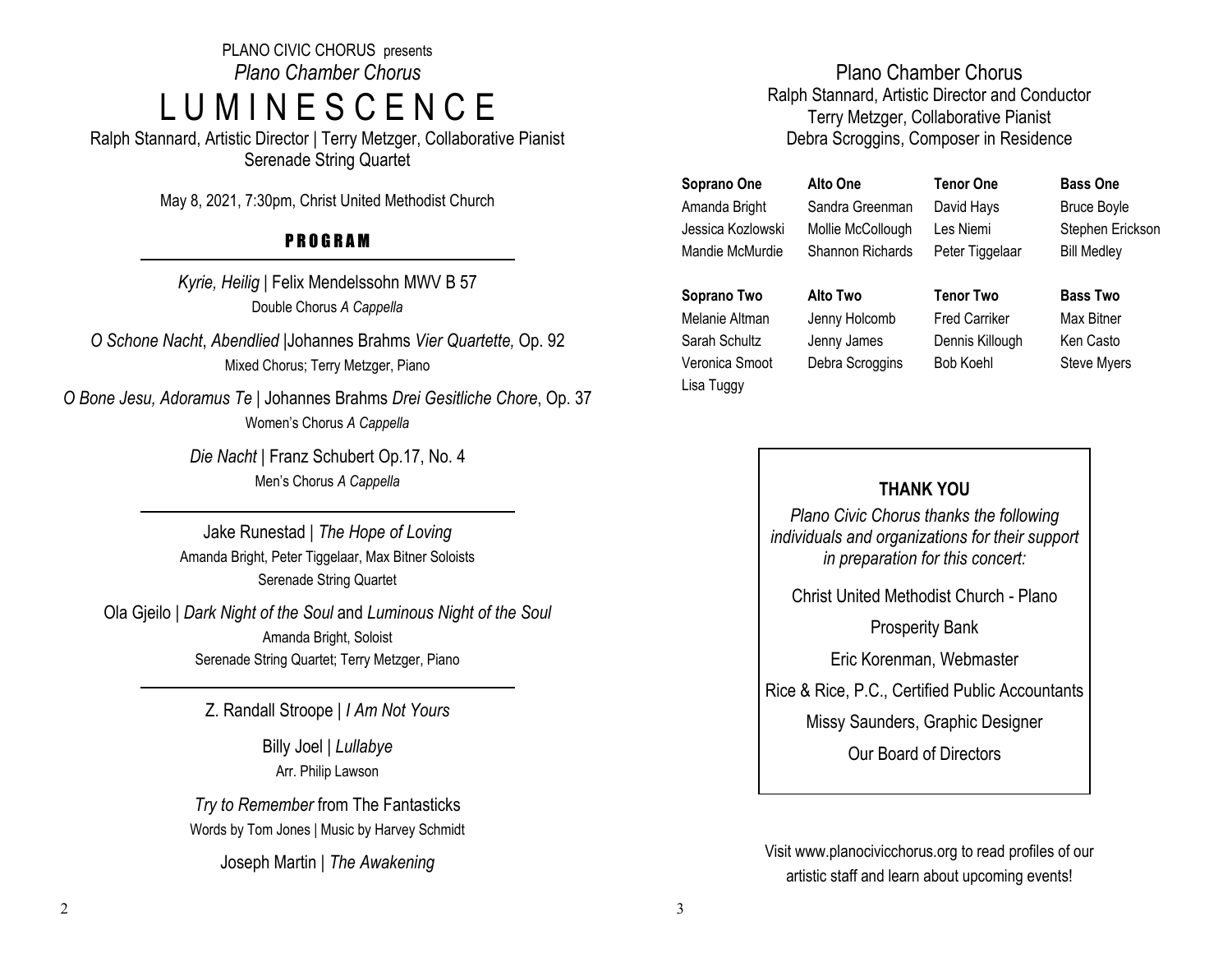LUMINESENCE CONCERT **TEXTS** AND TRANSLATIONS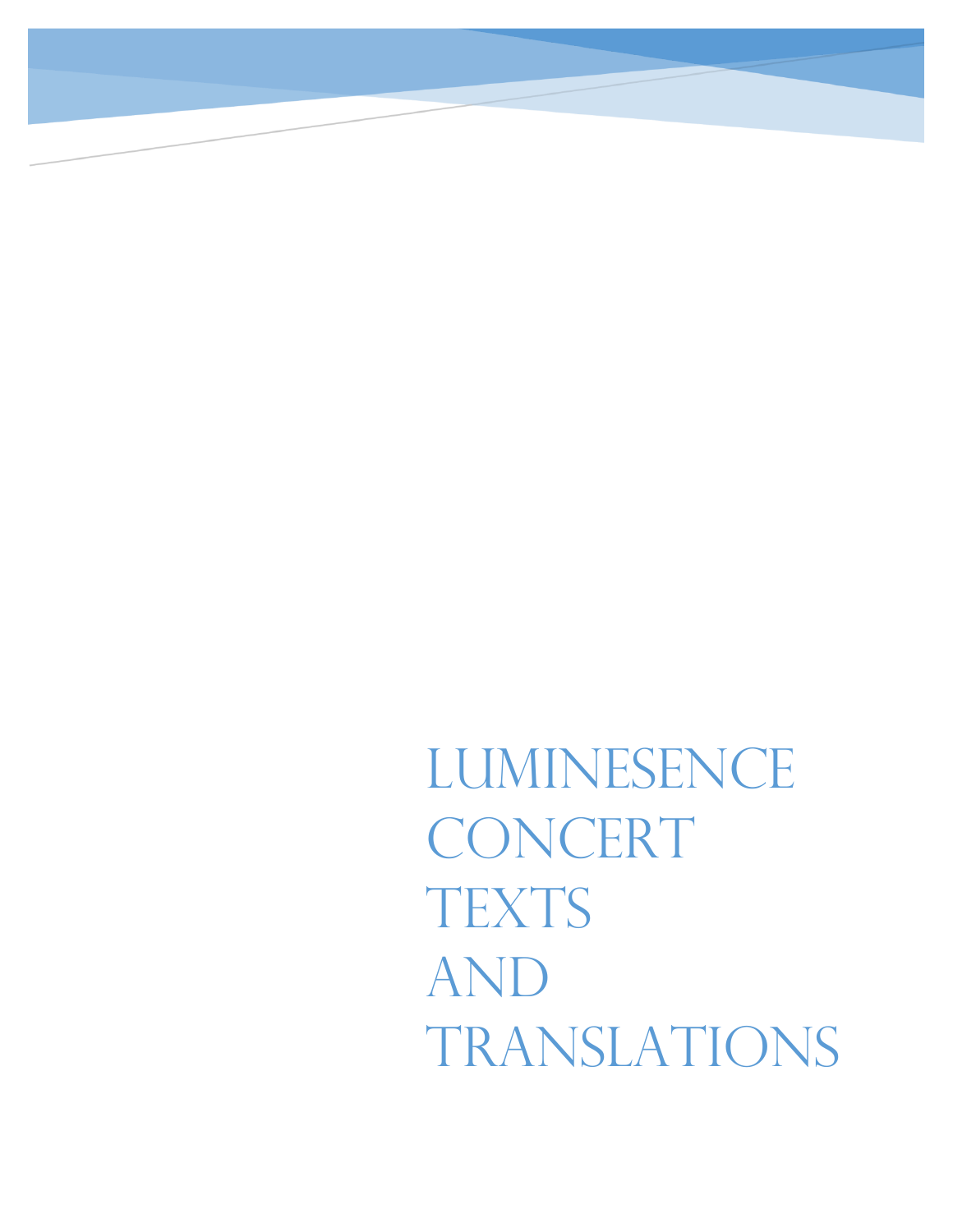## **Felix Mendelsohn |** *Kyrie*

Lord, have mercy. Christ, have mercy

#### **Felix Mendelssohn |** *Heilig*

Holy, holy, holy is God, the Lord Sabaoth! Every nation proclaims his glorious praise. Sing Hosanna in the heights. O blest is he that comes in God's holy name. Sing Hosanna in the heights.

### **Johannes Brahms |** *O Schöne Nacht*

Oh beautiful night! The moon is fabulously shining in its complete splendor in the sky; around it, sweet company of little stars. Oh beautiful night! The dew is shimmering brightly on the green blades of grass; the nightingale sings ardently in the lilac bush, and the boy steals softly to his lover. Oh beautiful night!

#### **Johannes Brahms |** *Abendlied*

Night and day are engaged in peaceful struggle as if they are able to dampen or to dissolve. Are you asleep, Grief, who depressed me? What was it then, my heart, that made me happy? Both joy and sorrow, I feel, did melt away but gently they introduced the slumber. And, while evermore floating upward, life itself appears to me like a lullaby.

#### **Johannes Brahms |** *O Bone Jesu*

O good Jesus, have mercy upon us, for thou hast created us, thou hast redeemed us by thy most precious blood.

### **Johannes Brahms |** *Adoramus Te*

We adore thee, O Christ, and we bless thee, because by thy holy cross thou hast redeemed the world. O Lord, who suffered for us, have mercy on us.

## **Franz Schubert |** *Die Nacht*

How fair are you, friendly stillness, heavenly peace! See how the bright stars take their course through the meadows of heaven and gaze down upon us, silently, silently from the blue yonder. How fair are you, friendly stillness, heavenly peace! Silently Spring's warmth draws near to the earth's soft bosom, garlands the silver spring with moss and the fields with flowers.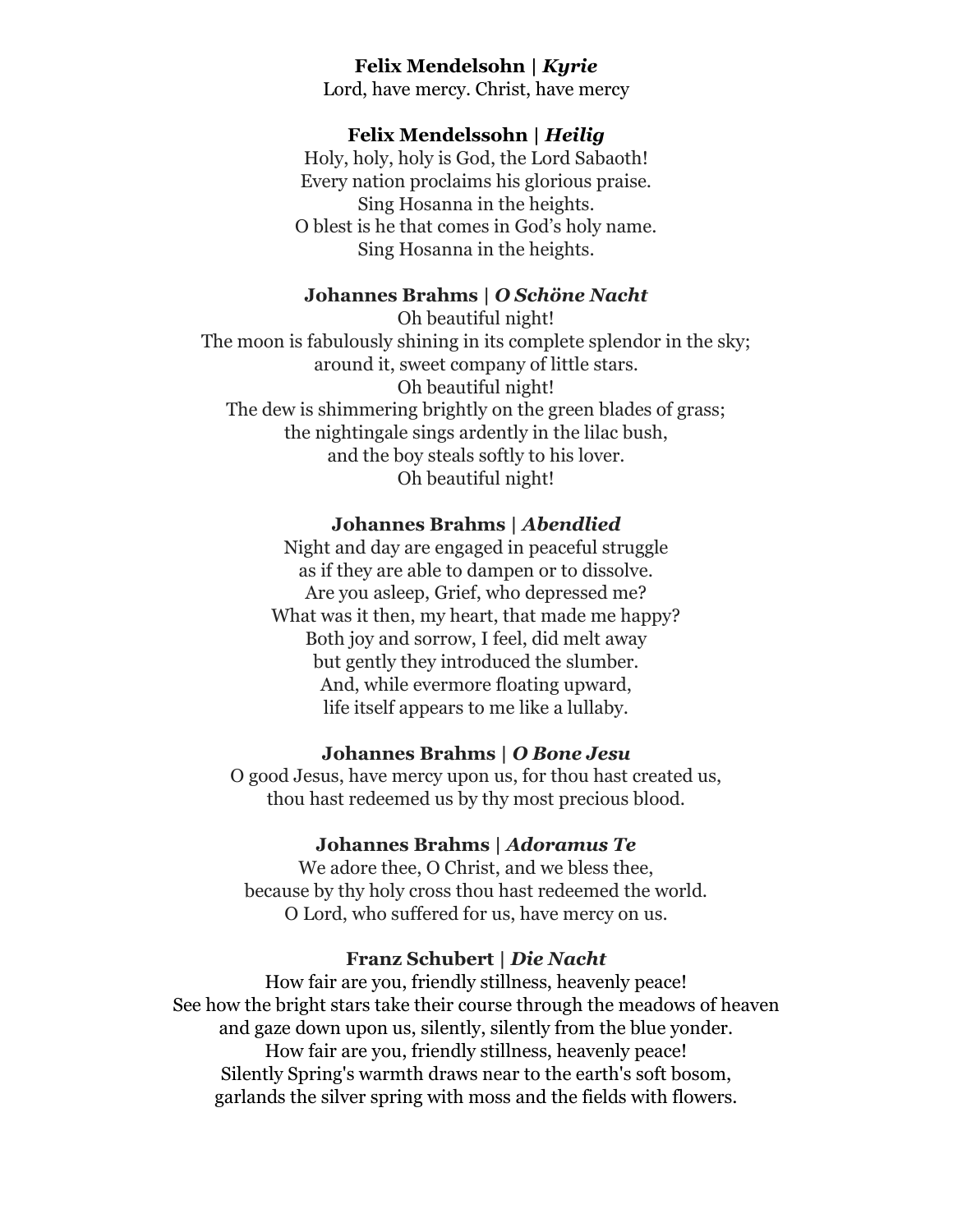### **Jake Runestad |** *The Hope of Loving*

Text adapted from *Love Poems from God: Twelve Sacred Voices from the East and West* by Daniel Ladinsky

I.

Yield to Love (Rabia) I know about love the way the fields know about light, the way the forest shelters us. We are vulnerable like an infant. We need each other's care or we will suffer. How will, you ever find peace, unless you yield to love?

II.

Wild Forces (St. Francis of Assisi) There are beautiful wild forces within us. Let then turn millstones inside filling bushels that reach to the sky.

III.

Wondrous Creatures (Hafiz) O wondrous creatures by what strange miracle do you so often not smile?

IV. In the Heart's Veil (String Quartet)

V.

My Soul is a Candle (St. John of the Cross) My soul is a candle that burned away the veil; only the glorious duties of light I now have. The soul is a candle that will burn away the darkness: Only the glorious duties of love we will have. Tenderly, I now touch all things, knowing one day we will part.

VI.

The Hope of Loving (Meister Eckhart) What keeps us alive, what allows us to endure? It is the hope of loving, of being loved. We weep when light does not reach our hearts. We wither like fields when someone close does not rain their kindness upon us. My soul has a purpose, it is to love.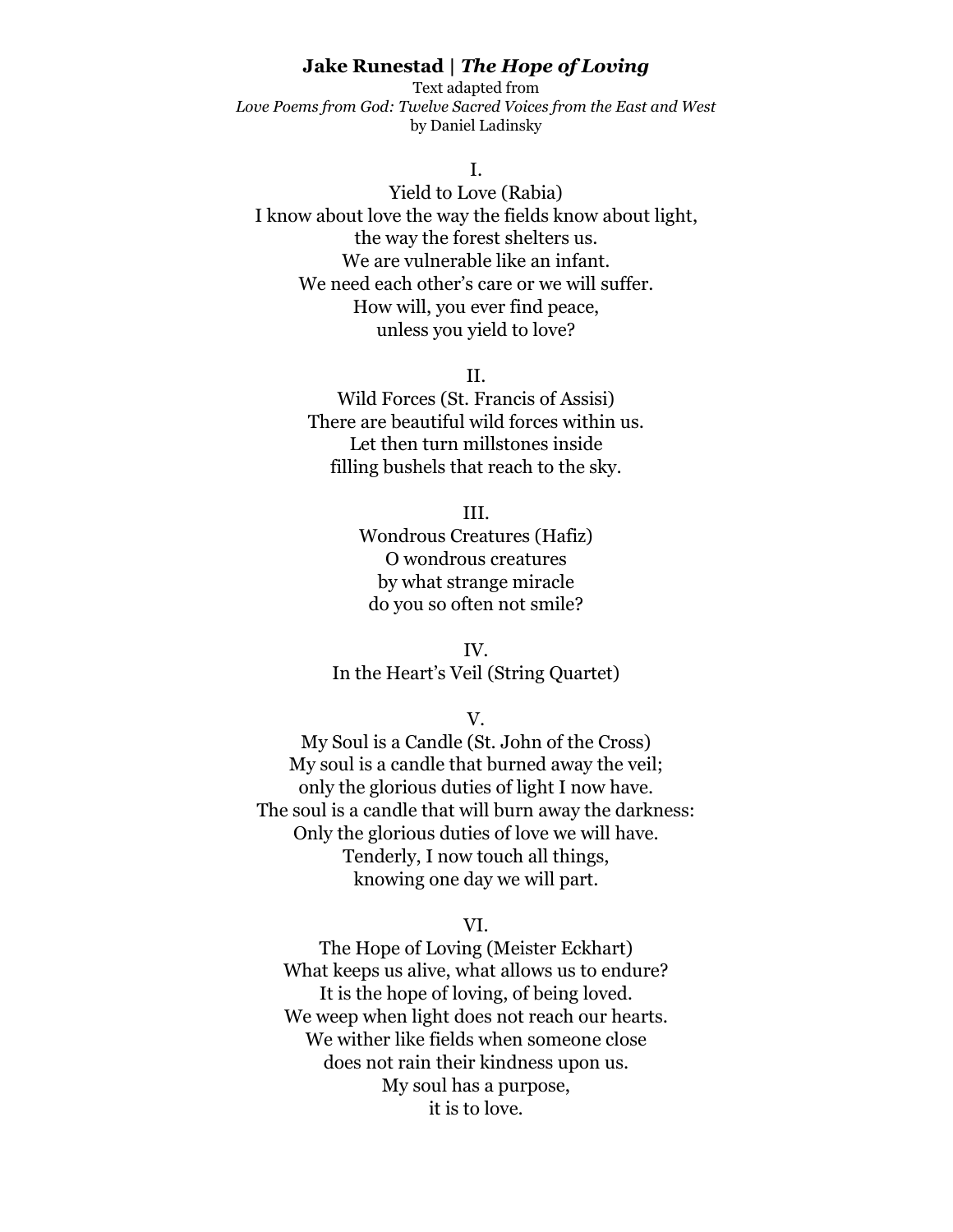## **Ola Gjeilo |** *Dark Night of the Soul* **(St. John of the Cross)**

One dark night fired with love's urgent longings −ah, the sheer grace!− I went out unseen, my house being now all stilled.

In darkness, and secure, by the secret ladder, disguised, −ah, the sheer grace!− in darkness and concealment, my house being now all stilled.

On that glad night, in secret, for no one saw me, nor did I look at anything, with no other light or guide than the one that burned in my heart.

### **Ola Gjeilo |** *Luminous Night of the Soul* **(Charles Anthony Silvestri)**

Long before music was sung by a choir, Long before silver was shaped in the fire, Long before poets inspired the heart, You were the spirit of all that is art.

You give the potter the feel of the clay; You give the actor the right part to play; You give the author a story to tell; You are the prayer in the sound of the bell.

Praise to all lovers who feel your desire! Praise to all music which soars to inspire! Praise to the wonders of Thy artistry, Our Divine Spirit, all glory to Thee.

(St. John of the Cross) O guiding night! O night more lovely than the dawn! O night that has united the lover with his beloved, transforming the beloved in her Lover.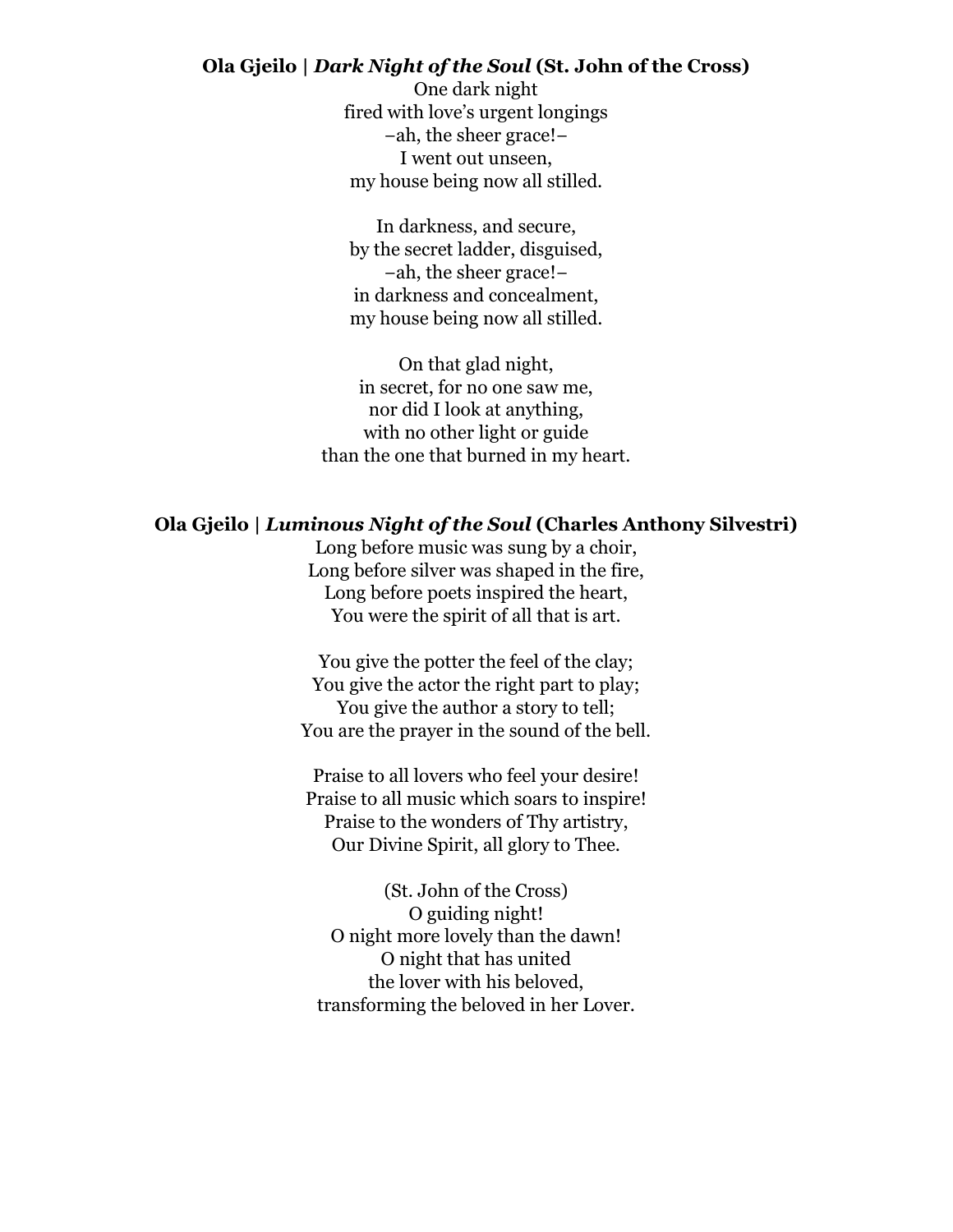#### **Z. Randall Stroope |** *I Am Not Yours* **(Sara Teasdale)**

I am not yours, not lost in you, Not lost, although I long to be Lost as a candle lit at noon, Lost as a snowflake in the sea.

You love me, and I find you still A spirit beautiful and bright, Yet I am I, who long to be Lost as a light is lost in light.

Oh plunge me deep in love—put out My senses, leave me deaf and blind, Swept by the tempest of your love, A taper in a rushing wind.

#### **Billy Joel |** *Lullabye*

Goodnight, my angel, time to close your eyes, and save these questions for another day. I think I know what you've been asking me. I think you know what I've been trying to say. I promised I would never leave you, and you should always know, wherever you may go, no matter where you are, I never will be very far away.

Goodnight, my angel, now it's time to sleep, and still so many things I want to say. Remember all the songs you sang for me, when we went sailing on an emerald bay. And like a boat out on the ocean, I'm rocking you to sleep. The water's dark and deep inside this ancient heart you'll always be a part of me.

Goodnight, my angel, now it's time to dream, and dream how wonderful your like will be. Someday your child may cry, and if you sing this lullabye, then in your heart there will always be a part of me. Someday we'll all be gone but lullabyes go on and on. They never die, that's how you and I will be.